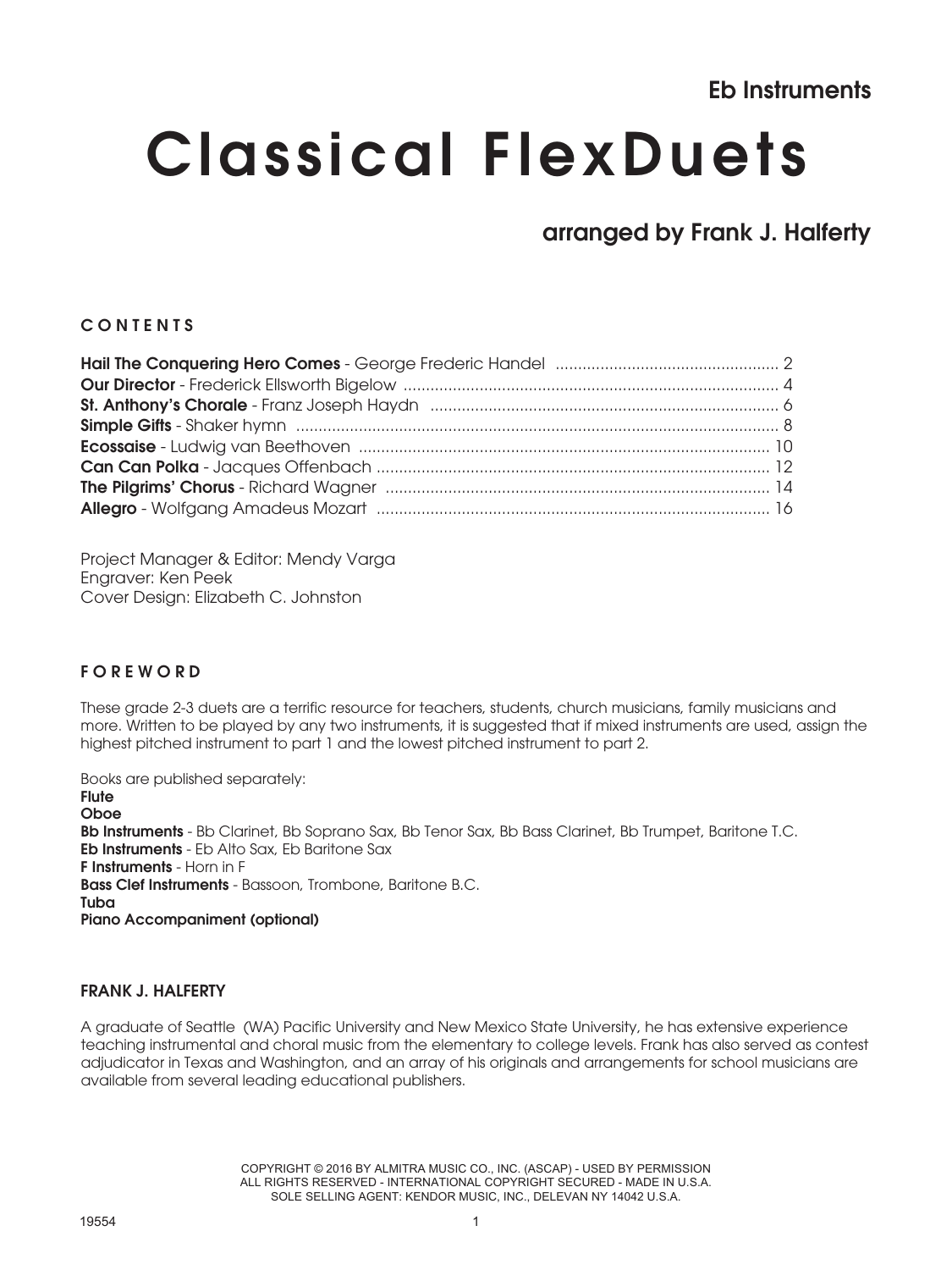#### **Hail The Conquering Hero Comes** duration 1:40 **(from Judas Maccabeus)**

**by George Frederic Handel** *arranged by Frank J. Halferty*

 $\Phi$  $\Phi$ 4 4 4 4 Part 1 - Eb Instruments (Eb Alto Sax, Eb Baritone Sax) Part 2 - Eb Instruments (Eb Alto Sax, Eb Baritone Sax) 。。。。。。。<br>● ● ● ● ● ● ●  $e^e$   $e^e$   $e^e$ f f Maestoso  $\sqrt{ }$  = 96 )<br>P  $\geq$  $\geq$  $\frac{2}{5}$  $\geq$   $\geq$  $\geq$ œ œ œ. ₹ œ œ œ œ. J e<br>R w w  $\Phi$  $\Phi$ 5 ˙ œ. ₹ œ œ .  $\leftarrow$ mf  $m f$ ˙ <br>P œ .  $\begin{array}{c} \begin{array}{c} \hline \end{array} & \hline \end{array}$  $\widehat{\cdot}$   $\cdot$   $\cdot$   $\cdot$   $\cdot$ œ . Œ œ . Œ  $\bullet$ Œ œ œ œ





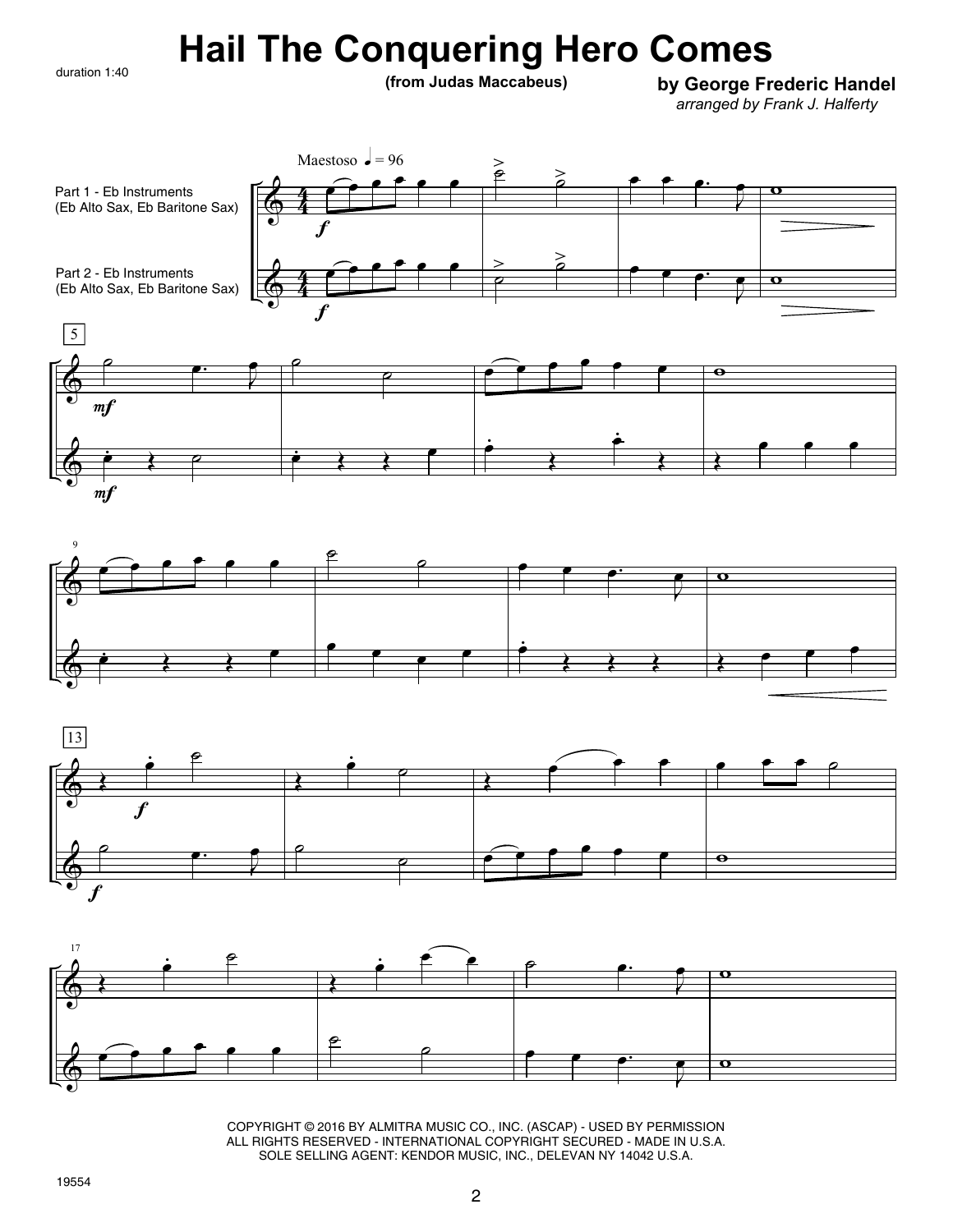







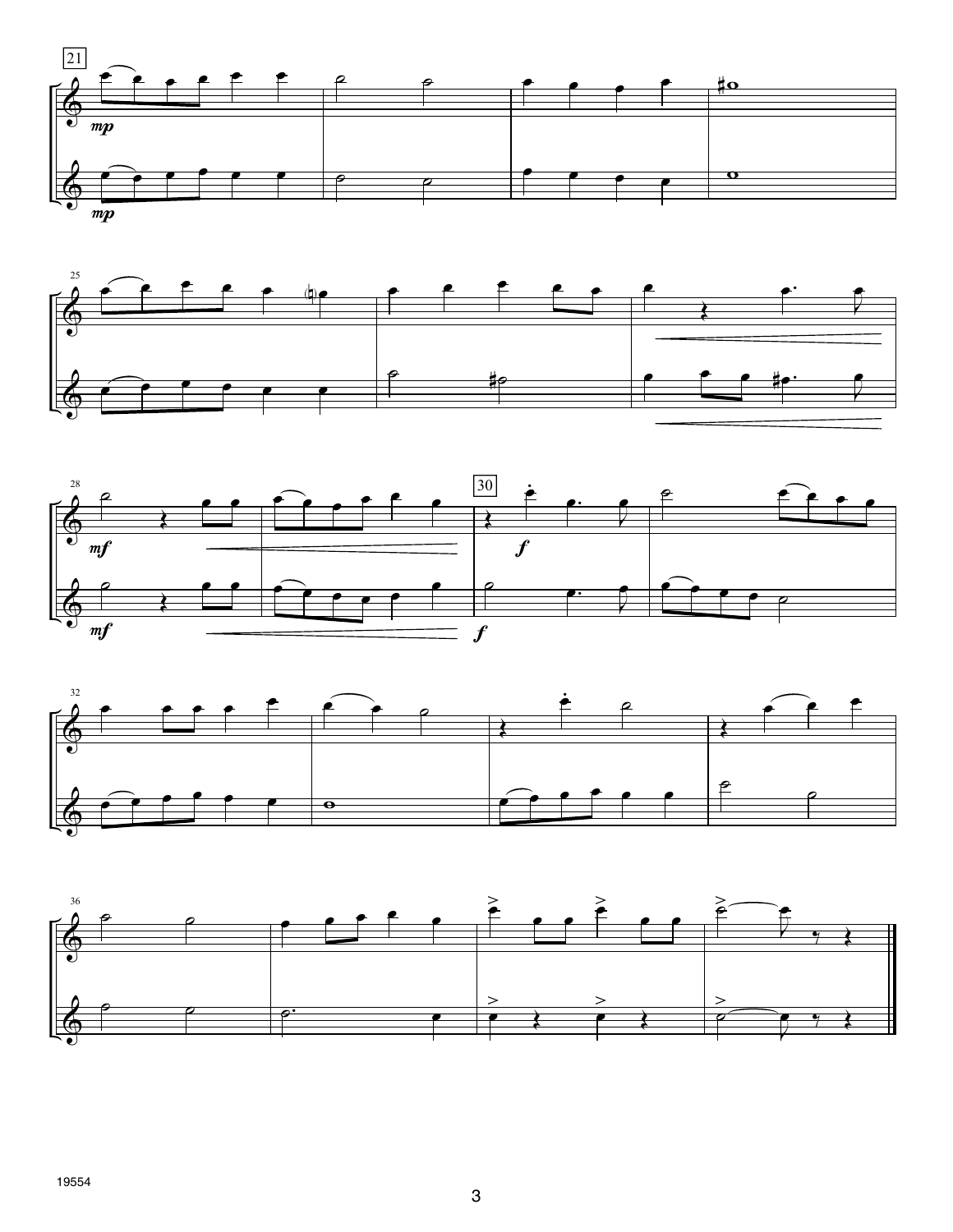#### **Our Director by Frederick Ellsworth Bigelow (Trio)**

# **by Frederick Ellsworth Bigelow**<br>*arranged by Frank J. Halferty*









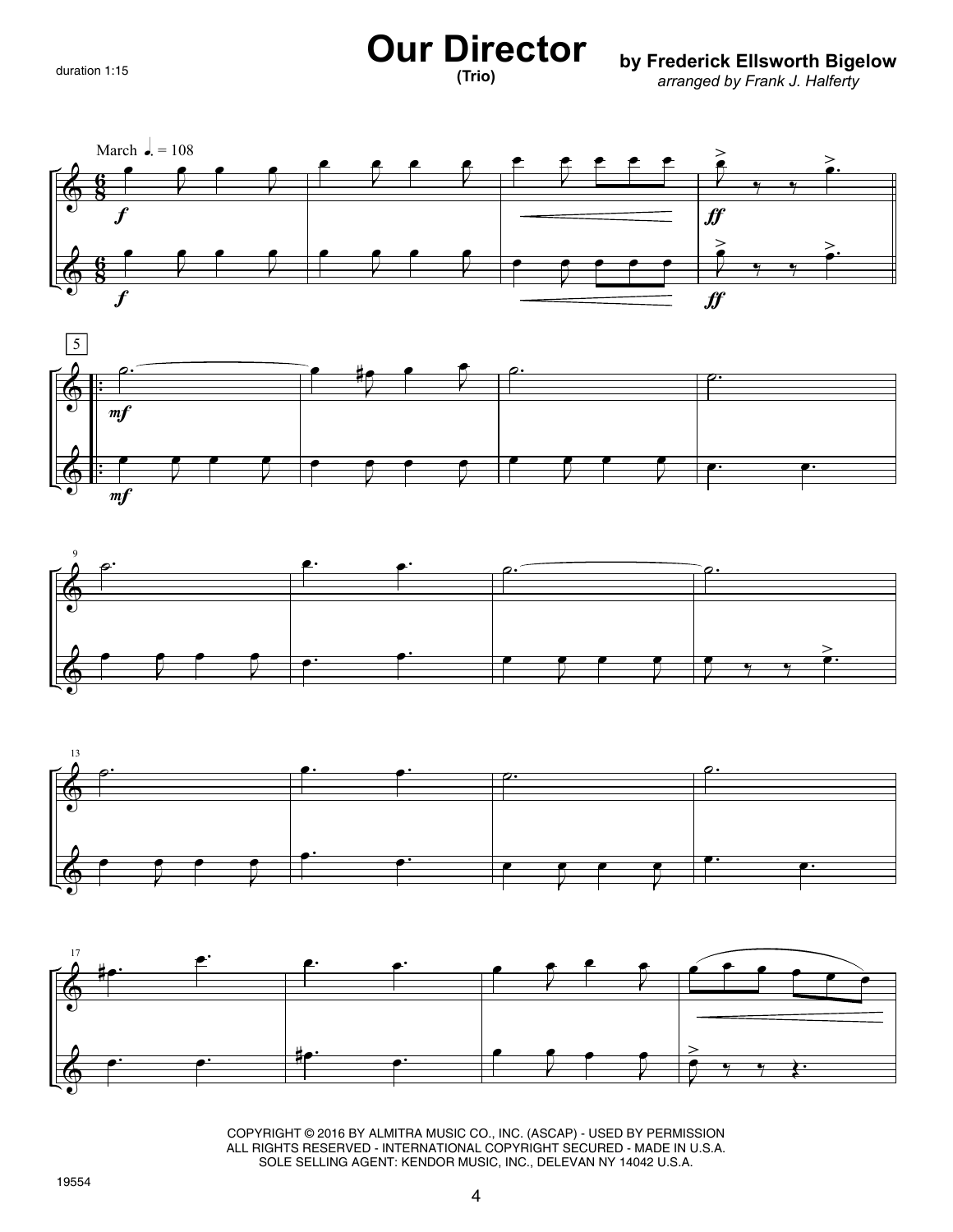





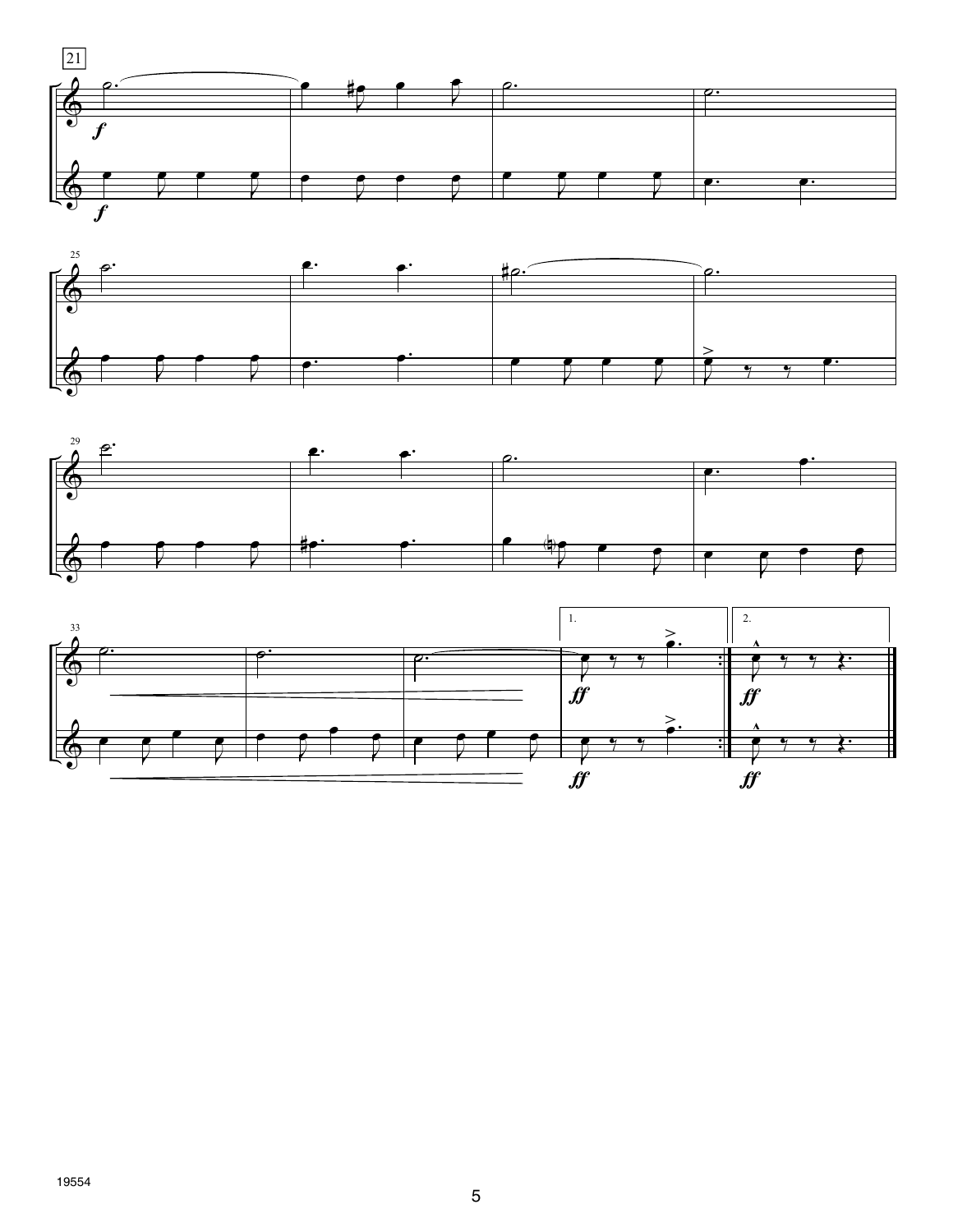duration 1:50

# **St. Anthony's Chorale by Franz Joseph Haydn**

*arranged by Frank J. Halferty*









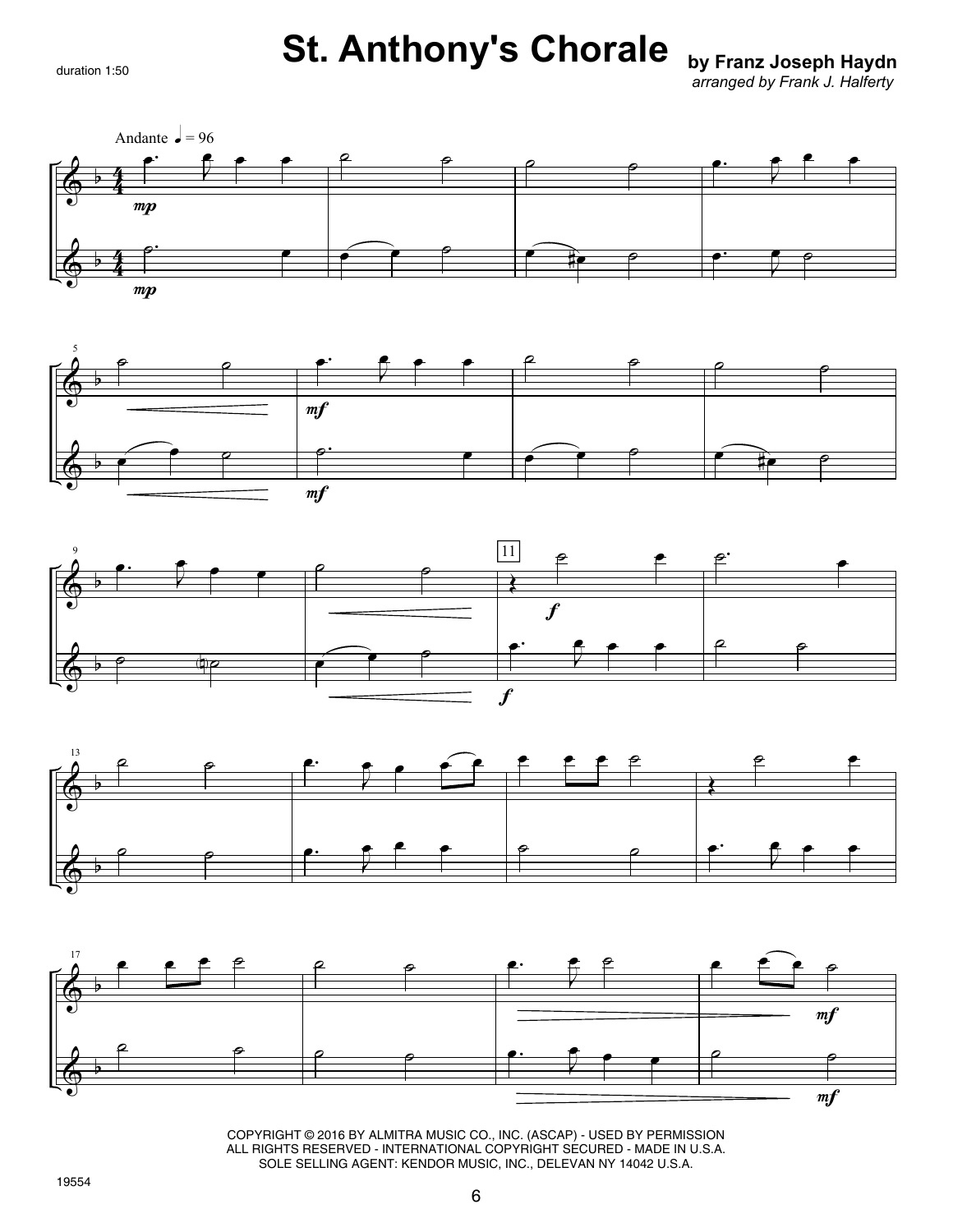









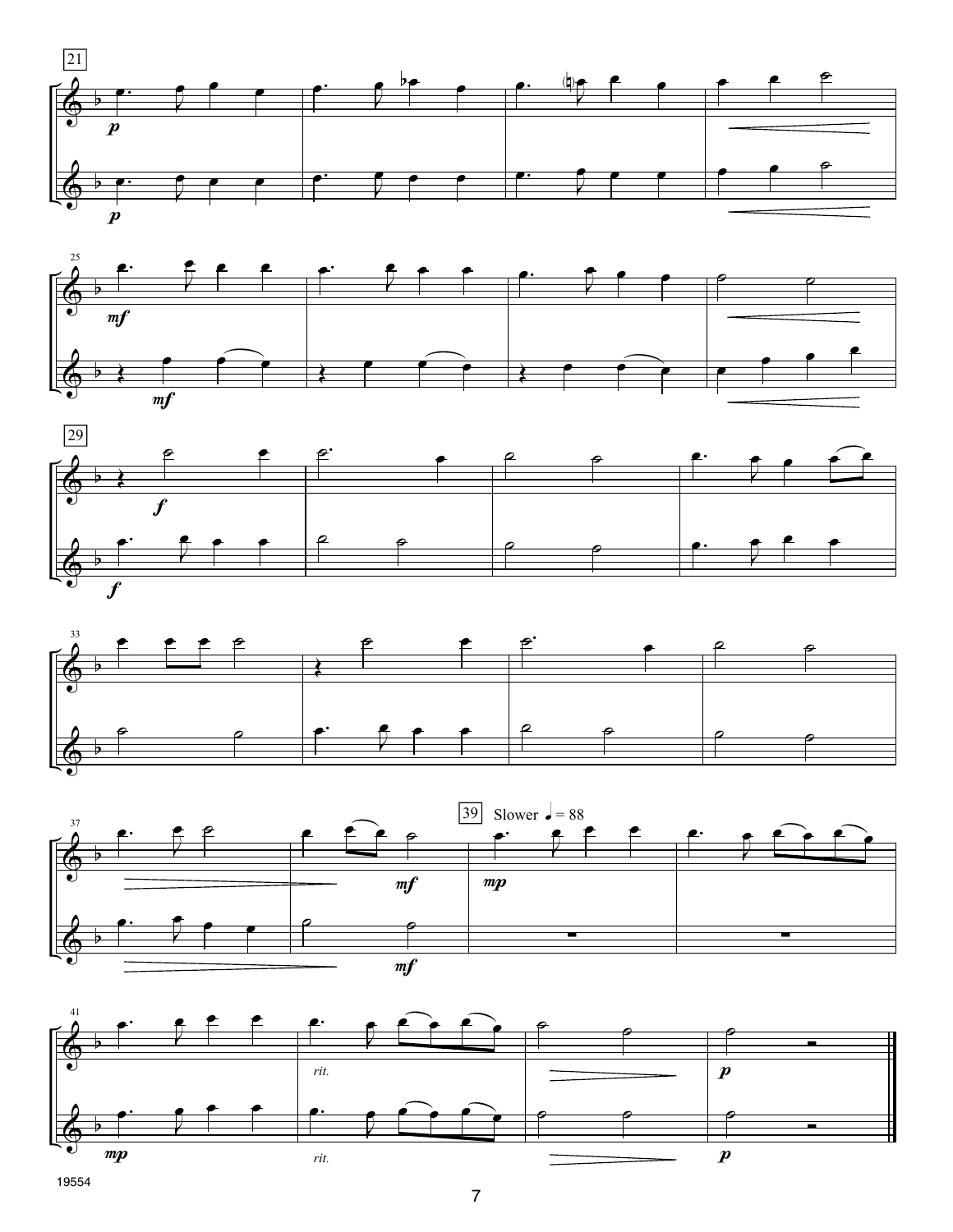# **Simple Gifts** Shaker hymn











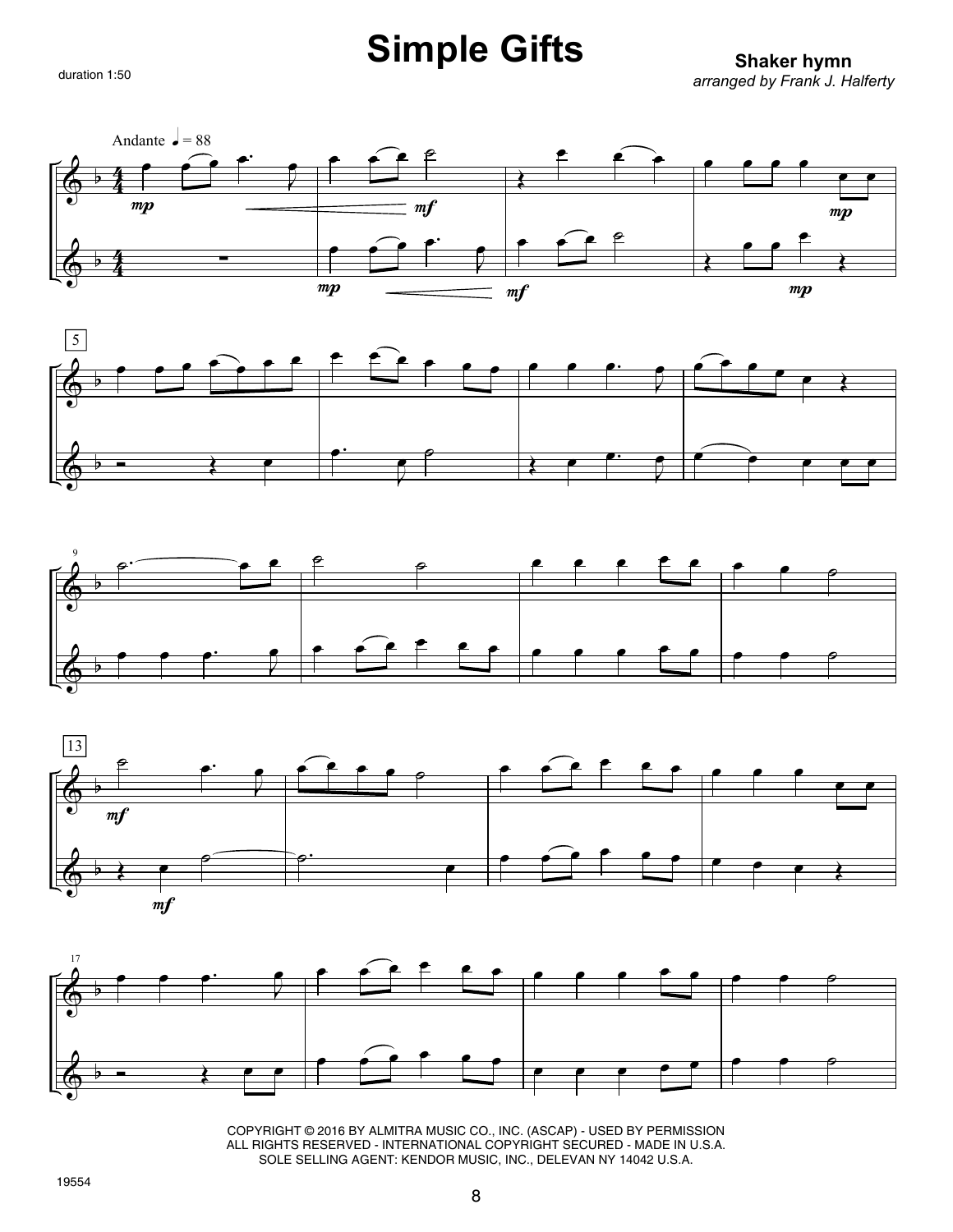







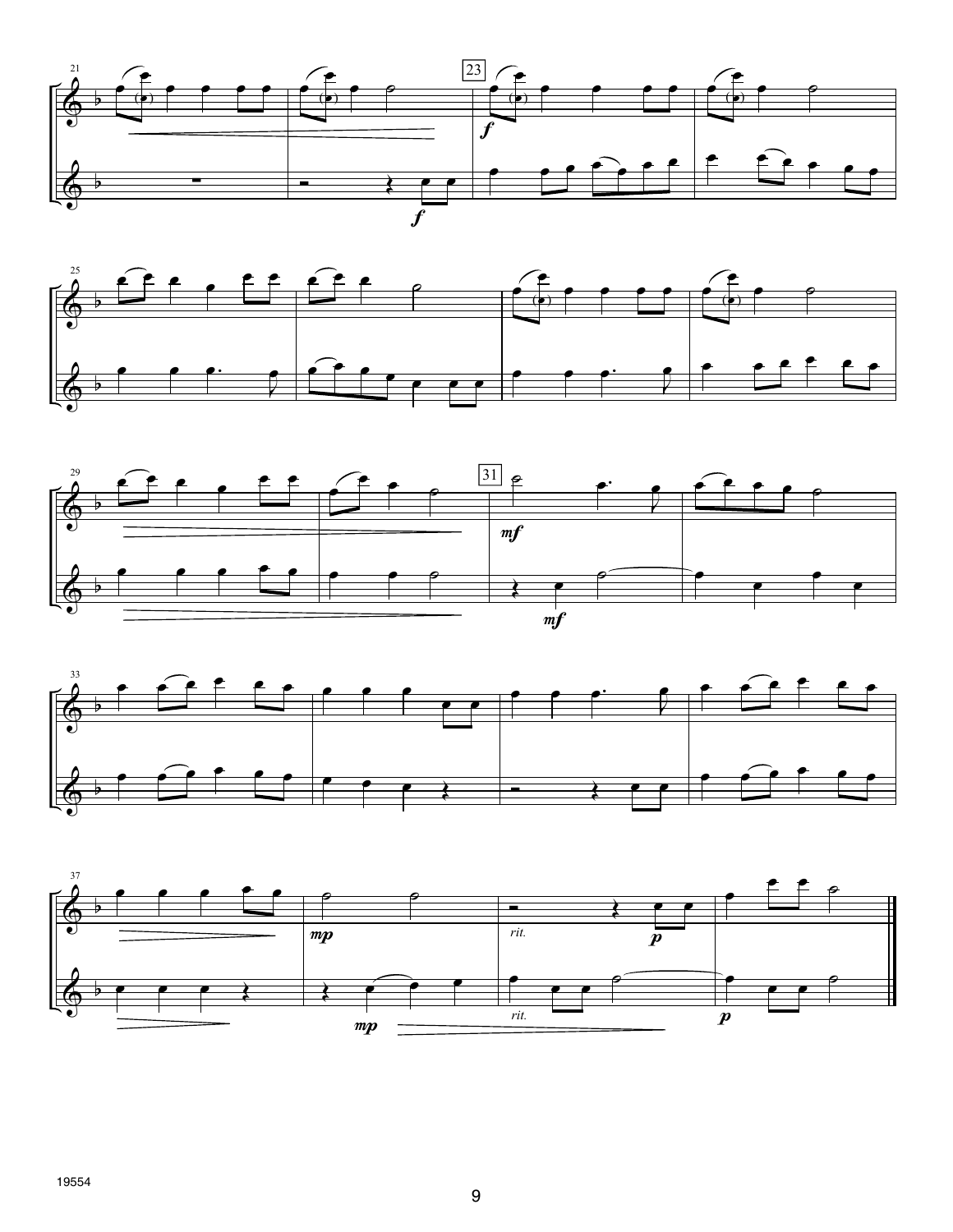### **Ecossaise**









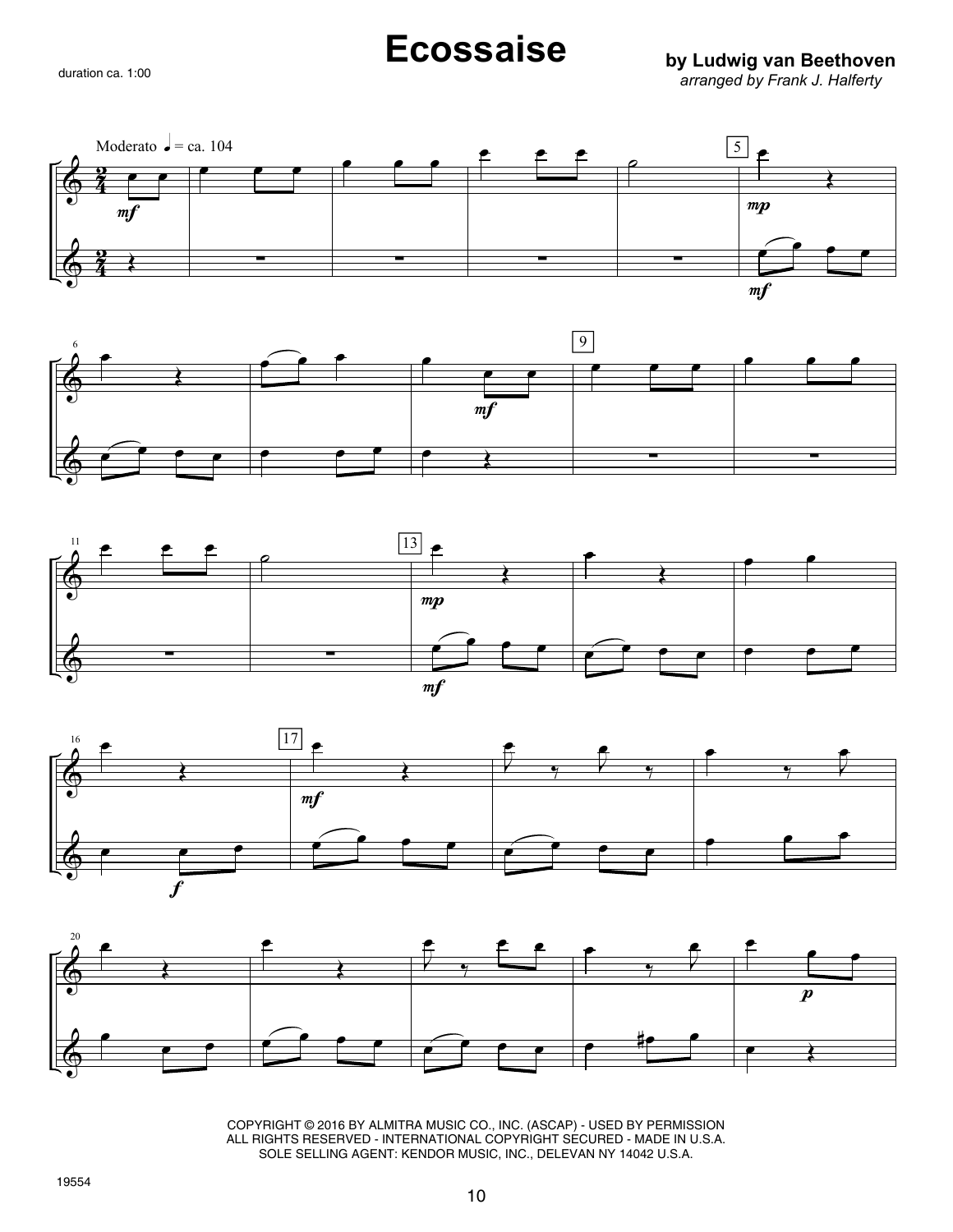







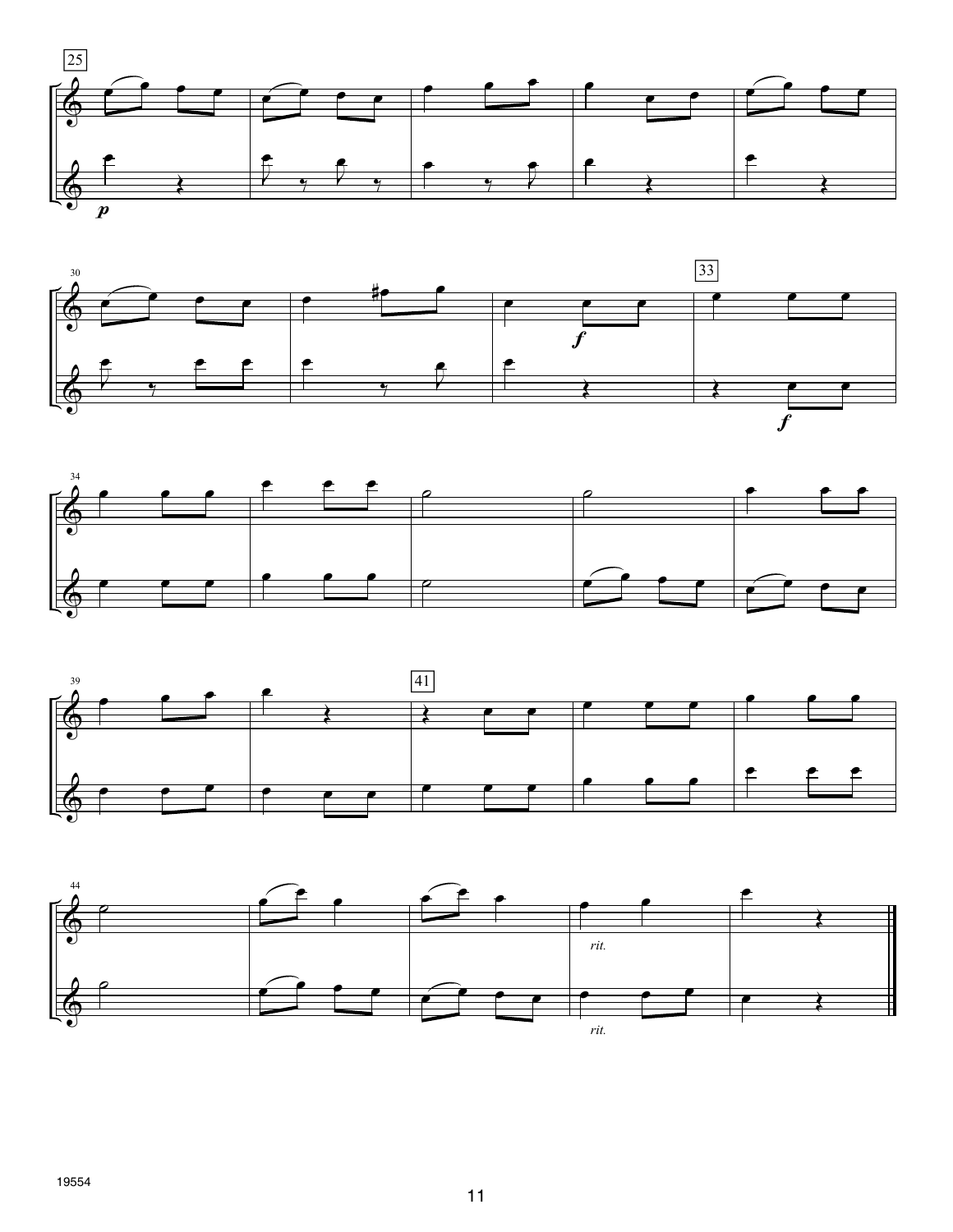## **Can Can Polka by Jacques Offenbach**

*arranged by Frank J. Halferty*

**(from Gaîté Parisienne)**









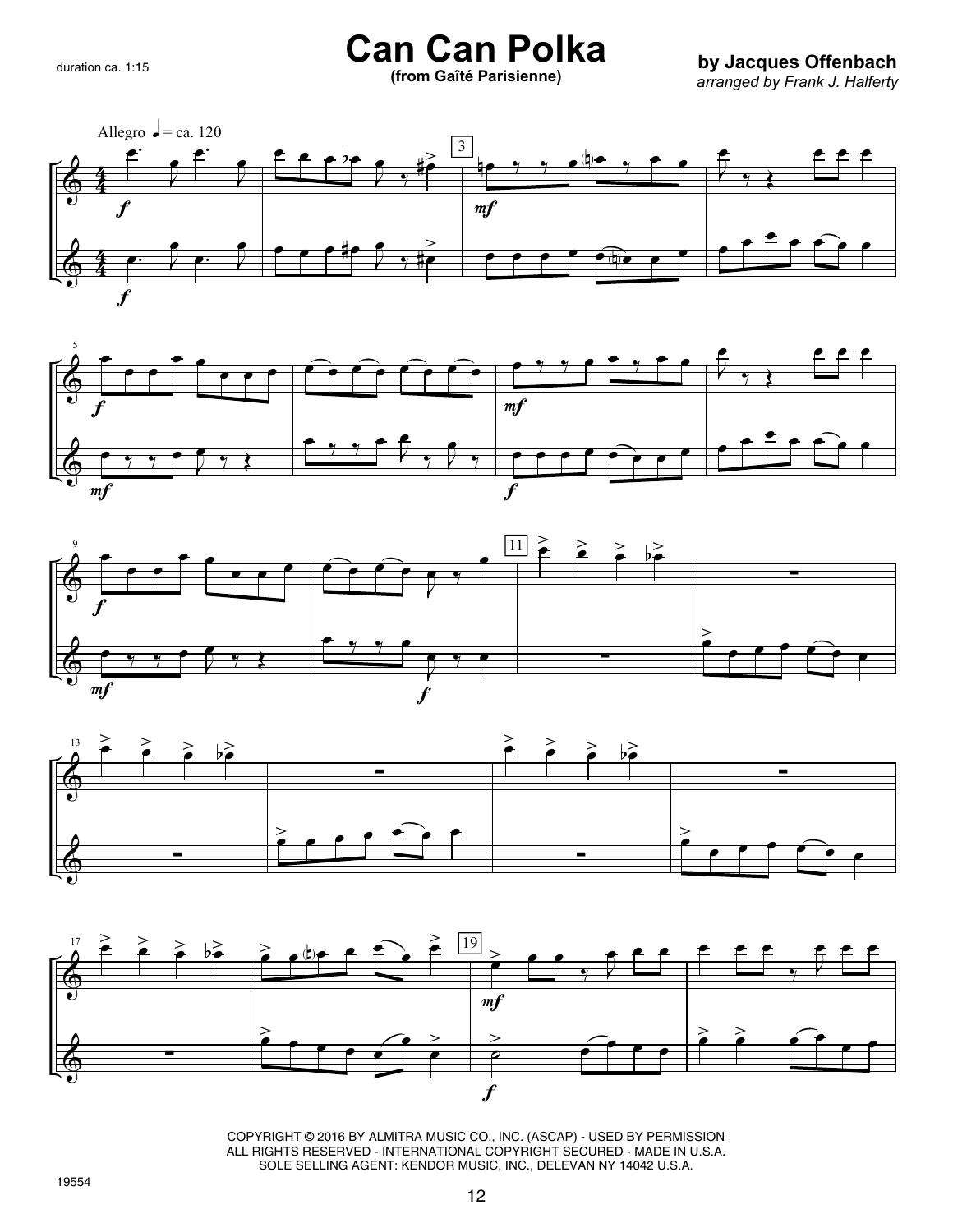







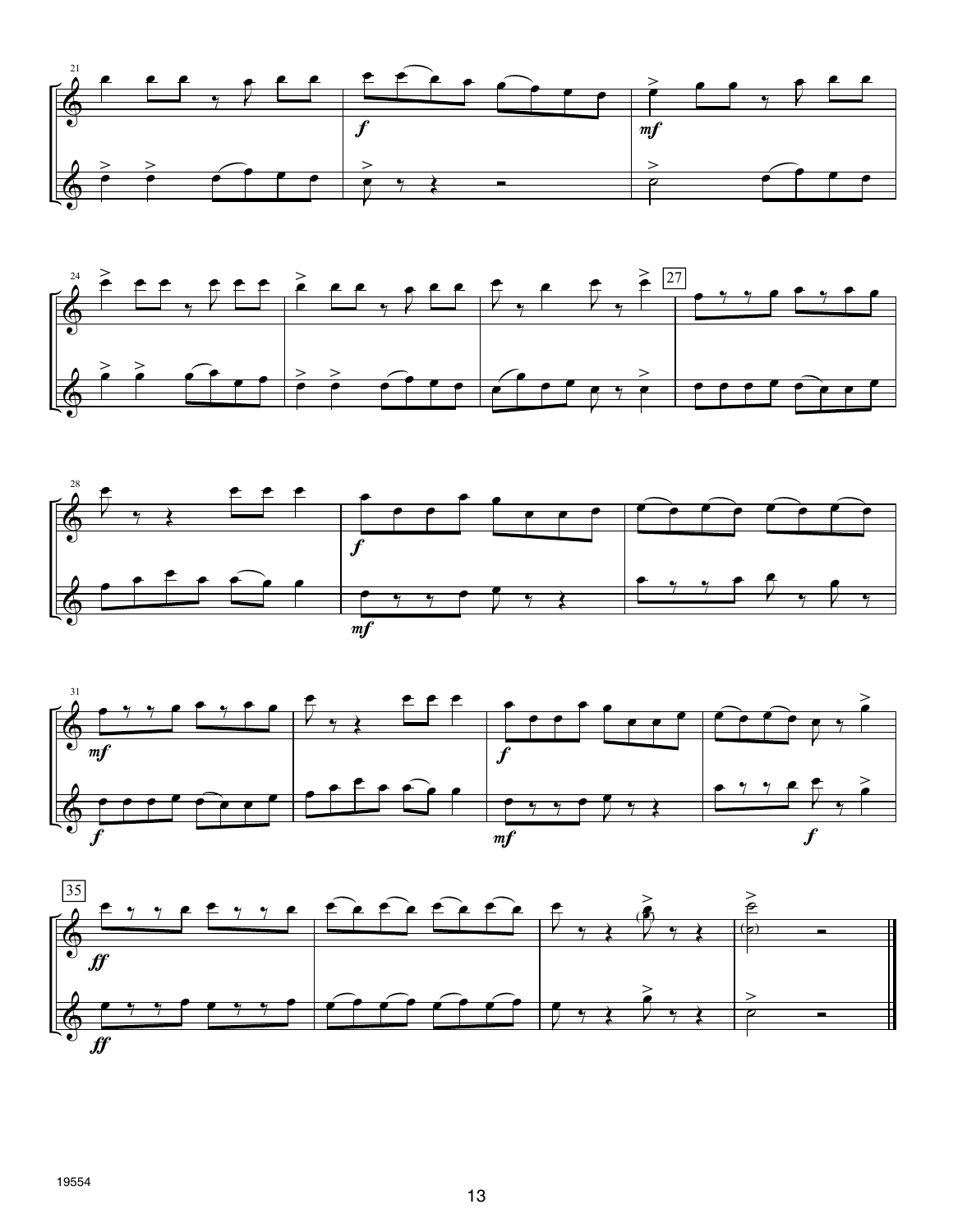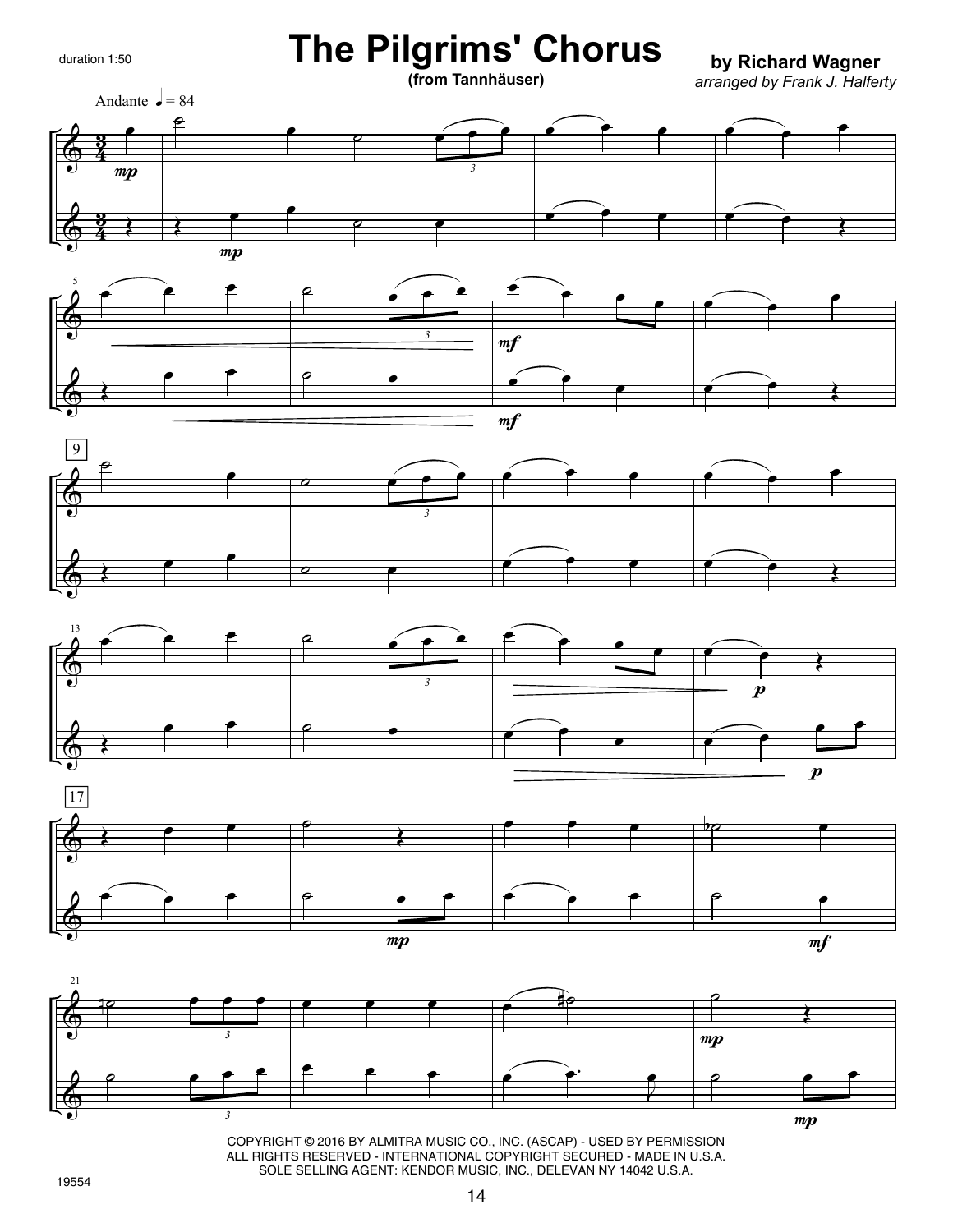